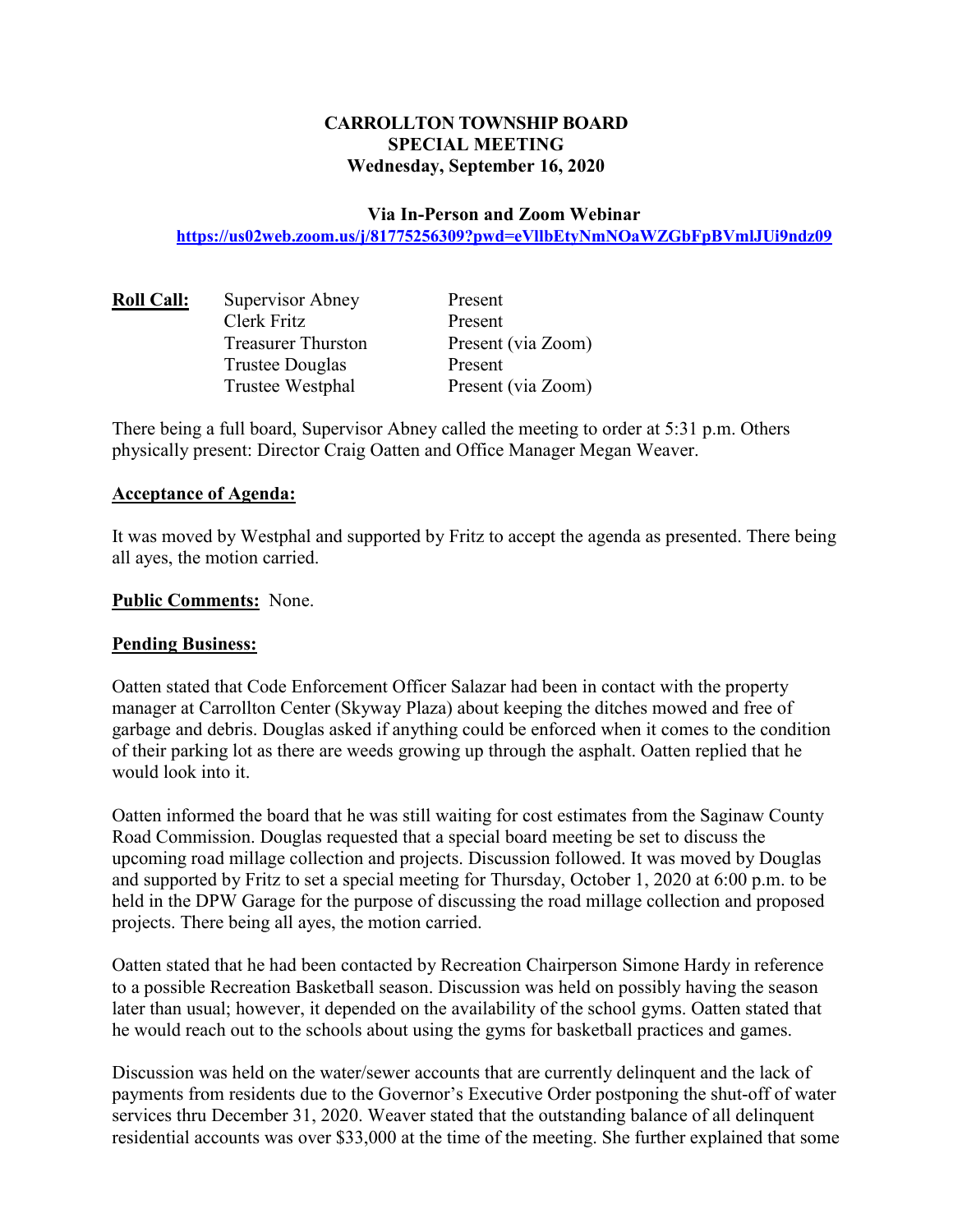residents were three billing cycles behind (9 months of usage) and others were not abiding by previously set pay plans. She stated that the previous balance (if applicable) does show on their current utility bill and her office was still sending out past-due notices, even though the Township cannot turn off service. More discussion followed. It was board consensus to have Weaver send a letter to all residents that are delinquent on their water/sewer account notifying them that service will be shut-off on January 4, 2021 (first business day after the Executive Order expires) if not paid in full. And to also include information about "Dial 2-1-1" which is a program that connects residents with available assistance to help pay utility bills.

Weaver reminded the board that the Township opted in to the Water Assistance Program, which is run by Saginaw County, and offers assistance in paying water/sewer bills for those residents that already receive food assistance.

## **New Business:**

It was moved by Douglas and supported by Abney to approve the Rezone of 4565 N. Michigan (PIN #11-12-4-05-0621-000) from B-2 (Business: Neighborhood) to R-2 (Residential: Medium). There being all ayes, the motion carried.

It was moved by Thurston and supported by Westphal to set the minimum bids and collect sealed bids until 1:00pm Friday, October 9, 2020 for the following items from the Department of Public Works:

- 2002 Ford F350 with plow minimum bid:  $$3,600$
- 2003 Ford F350 minimum bid:  $$2,700$
- $\bullet$  Trailer minimum bid: \$500

There being all ayes, the motion carried.

It was moved by Abney and supported by Douglas to approve the quote from Nye Uniform for new ballistic vests for the police officers in the amount of \$6,350.50 (copy attached). There being all ayes, the motion carried.

Oatten presented a request from General Office Clerk Mary Corcoran to carryover 40 PTO hours to her next eligibility year (beginning February 24, 2021) per the TPOAM (Clerical Workers) Collective Bargaining Agreement. It was moved by Douglas and supported by Fritz to allow Mary Corcoran to carryover 40 PTO hours, but not as to set precedence for future requests. There being all ayes, the motion carried.

## **Public Comments:** None.

## **Director Comments:**

Oatten stated that the Iron Belle Grant was now opened back up after being suspended due to the COVID-19 pandemic. A one-year extension had been granted and spending may now resume.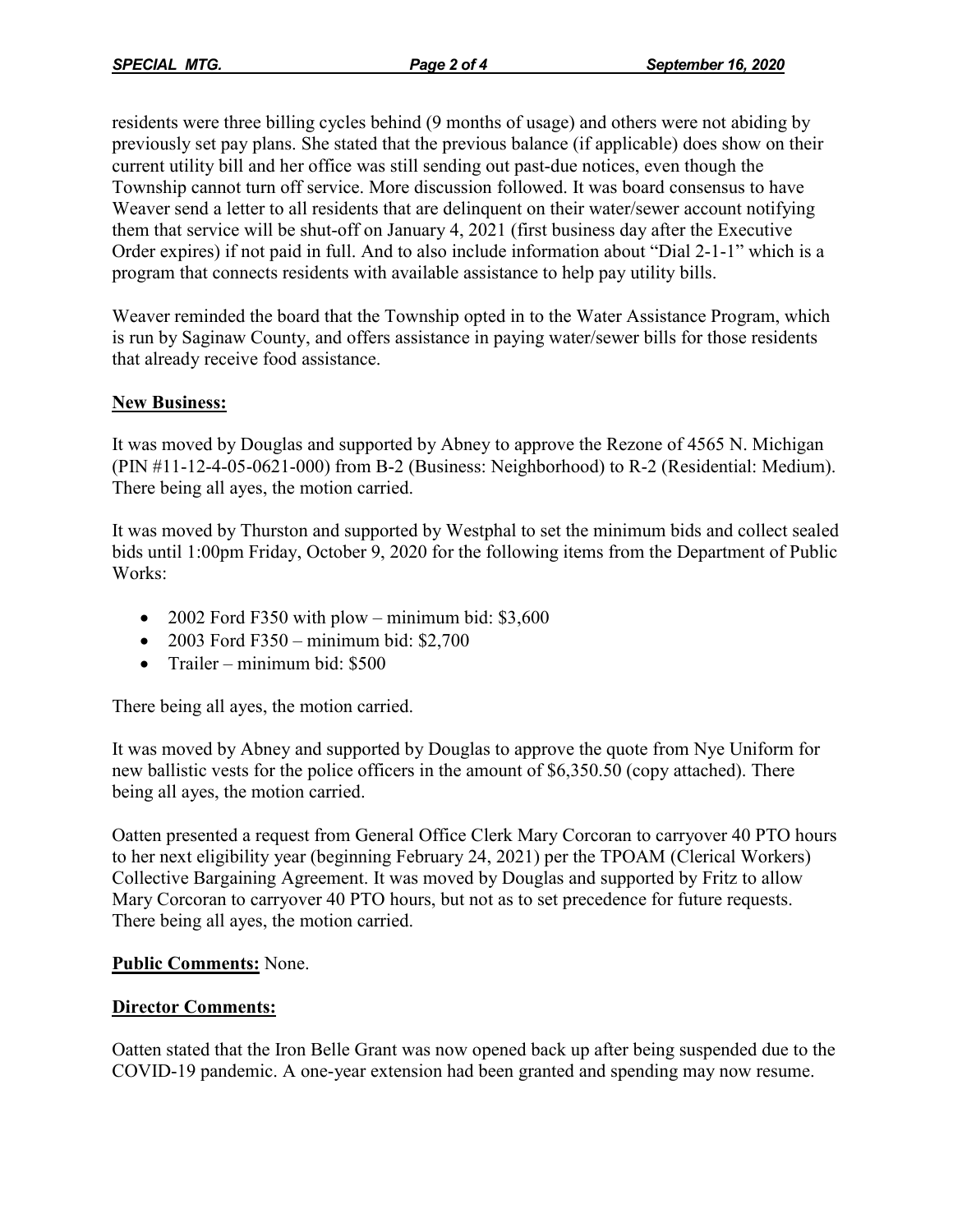Consumers Energy has notified the Township that they are using the property at Carrollton Concrete Mix located at 2814 Carrollton Rd. as a staging area to house equipment from October 1, 2020 thru December 31, 2021.

Oatten informed the board that an update to the zoning ordinance was being prepared by the Township's attorney due to a request made by the Michigan Department of Environment, Great Lakes and Energy (EGLE, formerly DEQ). He would bring it to the board for approval when it was ready.

Oatten stated that two people had been formally charged and sentenced for the homicide of a 1 year-old boy on N. Michigan that occurred in July, 2019. The mother was charged with firstdegree child abuse and sentenced to five years' probation. The mother's boyfriend was charged with second-degree murder and was sentenced to 46-75 years in prison.

Oatten handed out a proposed letter and survey to send to the residents of Skyhaven Subdivision and Baylor Ct. as a follow-up to the ordinance that was enacted last year providing for parking on only one side of the street. He asked the board members to review and get back with him if they had any feedback.

Weaver stated that the County of Saginaw had held their 2020 Census event on Friday, September 11 in front of the Township Office. There was a very low turn-out; but at least a handful of people completed their census survey.

## **Board Comments:**

Westphal asked what Carrollton Township's response percentage was for the 2020 Census. Weaver stated she would look it up and email the update to everyone the following day.

Fritz stated that there was some concern over the security of the Township's drop box with the November Election coming up and AV ballots being turn in. Weaver stated that it was securely locked. He asked if a cost for security cameras could be obtained.

Fritz asked if the site plan had been submitted by the business owner at 2824 N. Michigan. Response: No, but Zoning Administrator Jim Gray was working on it.

Douglas asked when Absentee Voter ballots go out in the mail. Weaver responded that residents should start receiving them in the beginning of October.

Douglas announced that the Lions Club was still planning on selling t-shirts for the tribute game scheduled for October 16 at Carrollton High School. Due to COVID-19 restrictions, there will not be attendance at the game, but the Lions Club would still like to raise monies through t-shirt sales in tribute to veterans, active duty military and first responders that will be donated to the VFW. The Lions Club was also planning a Corn hole Tournament on October 17 at Heck's Bar. The proceeds from that event will go to the Lions Club Holiday Food Drive this year.

Abney asked when the next Neighborhood Watch meeting would be. Oatten responded that they were put on hold due to the Governor's Executive Order of no more than 10 people meeting